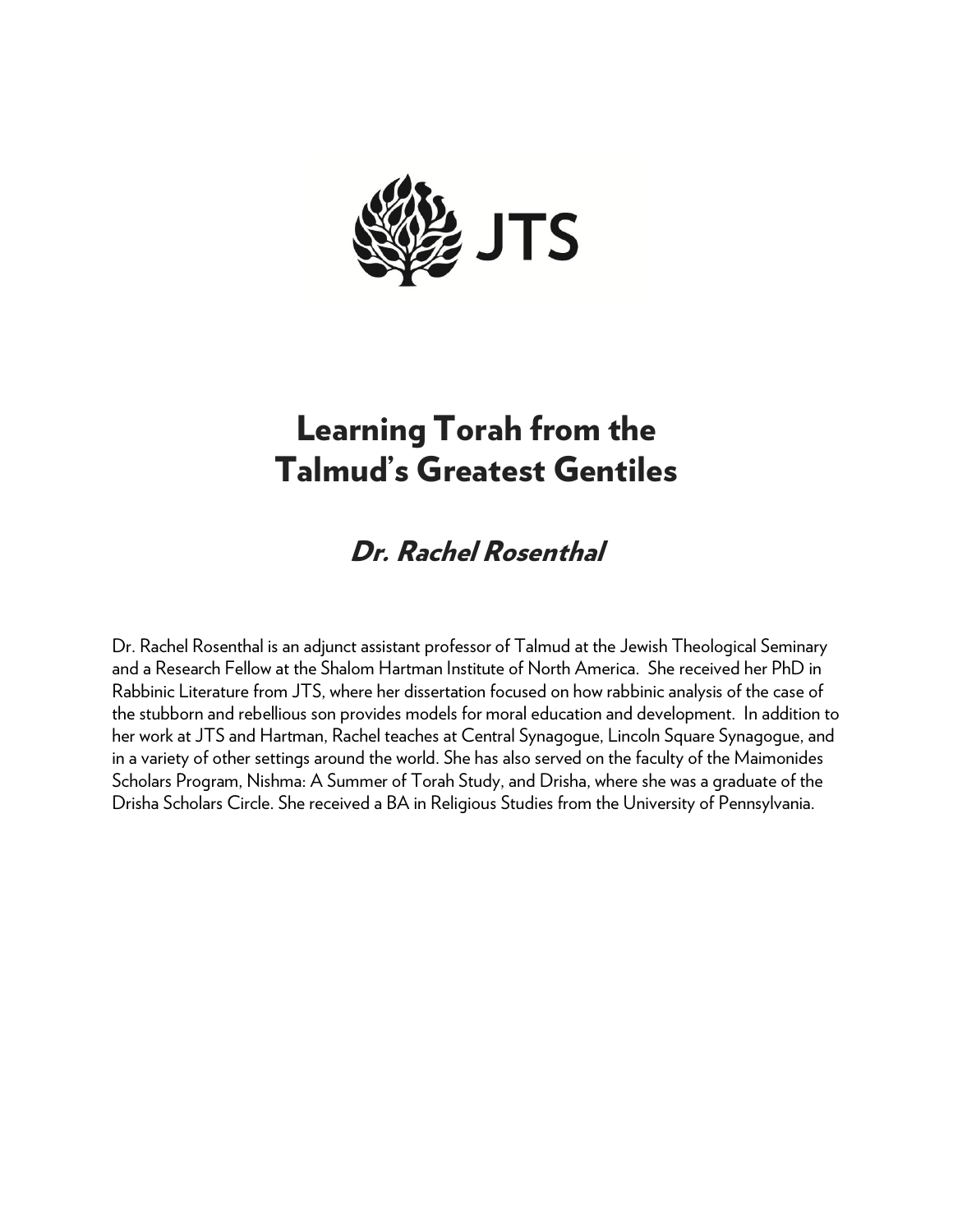| Learning Torah from the Talmud's Greatest Gentiles |  |
|----------------------------------------------------|--|
|----------------------------------------------------|--|

| <b>Babylonian Talmud Sanhedrin 58a</b>                                                                                                                                                                                                        | תלמוד בבלי מסכת סנהדרין נח עמוד א                                                                                  |
|-----------------------------------------------------------------------------------------------------------------------------------------------------------------------------------------------------------------------------------------------|--------------------------------------------------------------------------------------------------------------------|
| And R. Yochanan said, A non-Jew who<br>engages in Torah [study] is liable to be put to<br>death, as it says (Deuteronomy 33:4), "Moses<br>commanded us the law [Torah], an<br>inheritance"--it is an inheritance for us, and<br>not for them. | ואמר ר' יוחנן עובד כוכבים שעוסק בתורה<br>חייב מיתה שנאמר (דברים לג, ד) תורה צוה<br>לנו משה מורשה לנו מורשה ולא להם |

| <b>Mishnah Avot 4:1</b>                                                                                                                                                                                                                                                                                                                                                                                                                                                                                                                                                                                                                                                                                                                                                                                                    | משנה אבות ד:א                                                                                                                                                                                                                                                                                                                                                                                                                                                                                                                                                                                                         |
|----------------------------------------------------------------------------------------------------------------------------------------------------------------------------------------------------------------------------------------------------------------------------------------------------------------------------------------------------------------------------------------------------------------------------------------------------------------------------------------------------------------------------------------------------------------------------------------------------------------------------------------------------------------------------------------------------------------------------------------------------------------------------------------------------------------------------|-----------------------------------------------------------------------------------------------------------------------------------------------------------------------------------------------------------------------------------------------------------------------------------------------------------------------------------------------------------------------------------------------------------------------------------------------------------------------------------------------------------------------------------------------------------------------------------------------------------------------|
| Ben Zoma said: Who is wise? He who learns from<br>every man, as it is said: "From all who taught me<br>have I gained understanding" (Psalms 119:99).<br>Who is mighty? He who subdues his [evil]<br>inclination, as it is said: "He that is slow to anger<br>is better than the mighty; and he that rules his<br>spirit than he that takes a city" (Proverbs 16:3).<br>Who is rich? He who rejoices in his lot, as it is<br>said: "You shall enjoy the fruit of your labors, you<br>shall be happy and you shall prosper" (Psalms<br>128:2) "You shall be happy" in this world, "and<br>you shall prosper" in the world to come. Who is<br>he that is honored? He who honors his fellow<br>human beings as it is said: "For I honor those<br>that honor Me, but those who spurn Me shall be<br>(dishonored" (I Samuel 2:30 | ּבֶּן זוֹמָא אוֹמֵר, אֵיזֶהוּ חָכָם, הַלוֹמֵד מִכָּל<br>אַדַם, שַׁנֵּאֲמַר (תהלים קיט) מִכַּל מְלַמְּדַי<br>הִשְׂכַלְתִּי כִּי עֲדָוֹתֵיךָ שִׂיחַה לִּי. אֵיזֵהוּ<br>גִבּוֹר, הַכּוֹבֵשׁ אֶת יִצְרוֹ, שֶׁנֶאֱמַר (משלי<br>טז) טוֹב אֶרֶךְ אַפַּיִם מִגְבּוֹר וּמשֵׁל בְּרוּחוֹ<br>מִלֹּכֵד עִיר. אֵיזֶהוּ עֲשִׁיר, הַשָּׂמֵחַ בְּחֶלְקוֹ,<br>ֹשֶׁנֶאֱמַר (תהלים קכח) יְגִיעַ כַּפֶּיךָ כִּי<br>תֹאכֵל אַשְׁרֵיךְ וְטוֹב לָךְ. אַשְׁרֵיךְ, בָּעוֹלָם<br>הַזֶּה. וְטוֹב לָךְ, לָעוֹלָם הַבָּא. אֵיזֶהוּ מְכֻבָּד,<br>הַמְכַבֵּד אֶת הַבְּרִיּוֹת, שֶׁנֶאֱמַר (שמואל א<br>ּב) כִּי מְכַבְּדַי אֲכַבֵּד וּבֹזַי יֵקְלּוּ: |

| <b>Babylonian Talmud Tamid 31b-32a</b>                                                                                                                                | תלמוד בבלי מסכת תמיד לא<br>עמוד ב-לב עמוד א                                         |
|-----------------------------------------------------------------------------------------------------------------------------------------------------------------------|-------------------------------------------------------------------------------------|
| Alexander of Macedon asked the Elders of the Negev<br>about ten matters He said to them: Were the heavens<br>created first or was the earth created first? They said: | עשרה דברים שאל אלכסנדרוס<br>מוקדון את זקני הנגב  אמר להן<br>שמים נבראו תחלה או הארץ |
| The heavens were created first, as it is stated: "In the                                                                                                              | אמרו שמים נבראו תחלה שנא'                                                           |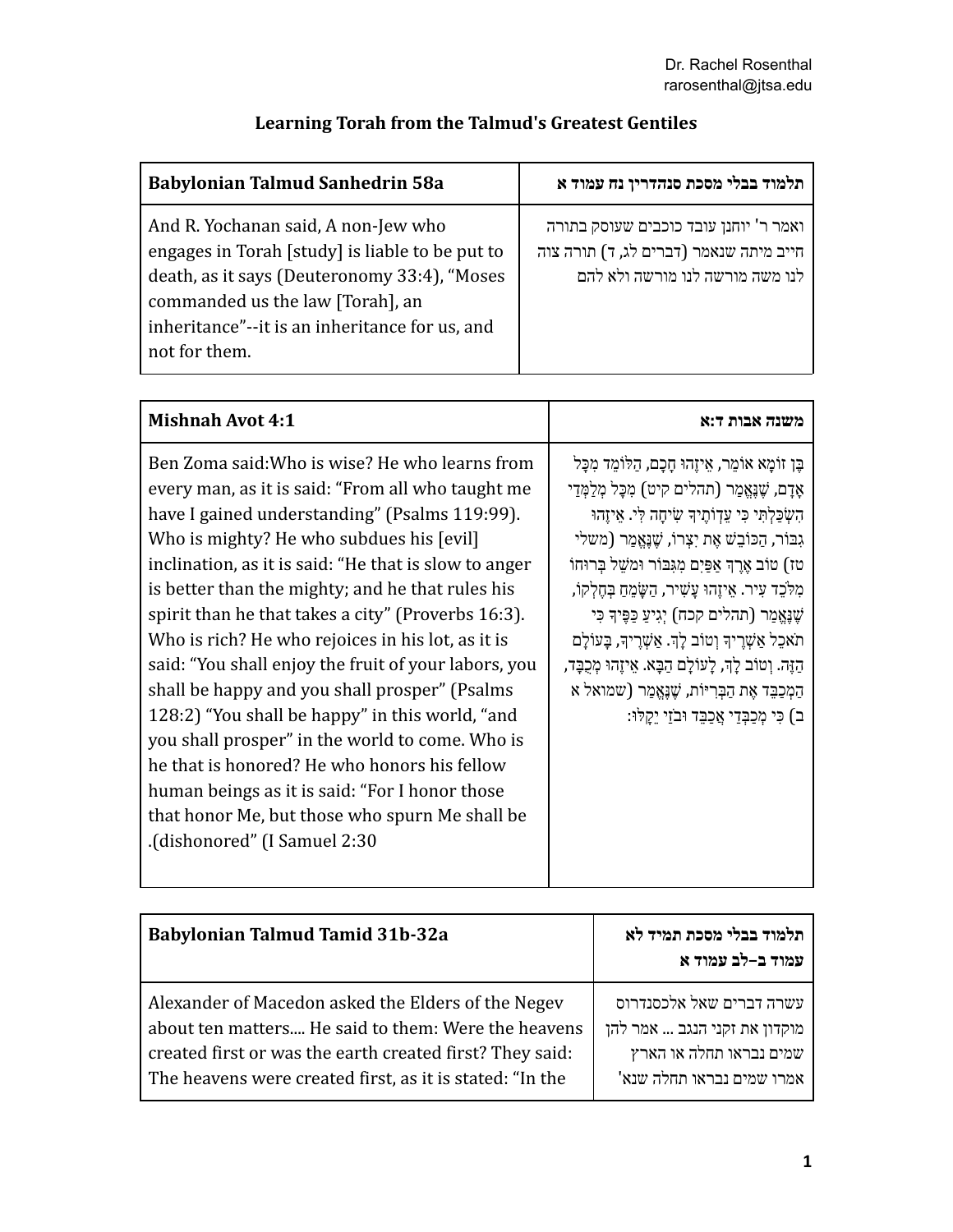| beginning God created the heaven and the earth"<br>(Genesis 1:1)                                                                                                                                                                                                                                                                                                                                                                                                                         | (בראשית א, א) בראשית ברא<br>אלהים את השמים ואת הארץ                                                                                                                                            |
|------------------------------------------------------------------------------------------------------------------------------------------------------------------------------------------------------------------------------------------------------------------------------------------------------------------------------------------------------------------------------------------------------------------------------------------------------------------------------------------|------------------------------------------------------------------------------------------------------------------------------------------------------------------------------------------------|
| Alexander said to the Elders: Who is truly worthy of<br>being called wise? They said to him: Who is the wise<br>person? The one who sees the consequences [of his<br>behavior.] He said to them: Who is called mighty? They<br>said to him: Who is the mighty person? The one who<br>masters his desire. He said to them: Who is called<br>wealthy? They said to him: Who is wealthy? The one<br>who is pleased with his own portion.                                                    | אמר להם אידין מתקרי חכים<br>אמרו ליה איזהו חכם הרואה את<br>הנולד אמר להם אידין מתקרי<br>גבור אמרו לו איזהו גבור הכובש<br>את יצרו אמר להן אידין מתקרי<br>עשיר אמרו ליה איזהו עשיר<br>השמח בחלקו |
| He said to them: What must a man do and [to ensure]<br>that] he will live? They said to him: Such a man must<br>kill himself [Rashi: by living moderately.]                                                                                                                                                                                                                                                                                                                              | אמר להן מה יעביד איניש ויחיה<br>אמרו ליה ימית עצמו מה יעביד<br>איניש וימות יחיה את עצמו                                                                                                        |
| Alexander further inquired: What must a man do that<br>he will die? They said to him: He must keep himself<br>alive [Rashi: lead an extravagant and indulgent life.] He<br>said to them: What must a man do and ensure that he<br>will be accepted by people? They said to Alexander: He<br>must hate the king and the authorities Alexander said<br>to them: Mine is better than yours. He must love the<br>king and the authorities, but he must perform<br>beneficial acts for people | אמר להן מה יעביד איניש<br>ויתקבל על ברייתא אמרו יסני<br>מלכו ושלטן אמר להו דידי טבא<br>מדידכו ירחם מלכו ושלטן ויעבד<br>מיבו עם בני אינשא                                                       |
| He said to them: Who among you is wiser? They said to<br>him: We are all equal, as every matter that you say to<br>us, we solve for you unanimously. He said to them:<br>What is this, by which you oppose me? [Since you are<br>my subjects, and my people constitute the majority,<br>you should concede that our lifestyle is superior.] They<br>said to him: [even] the Satan is victorious.                                                                                         | אמר להן אידין מנכון חכים יתיר<br>אמרו לו כולנא כחדא שווין דהא<br>כל מילתא דאמרת לנא בחד<br>פתרנא לך אמר להן מה דין<br>אתריסתון לקבלי אמרו ליה סטנא<br>נצח                                      |

| Babylonian Talmud Sanhedrin 90b-91a                  | תלמוד בבלי מסכת סנהדרין צ עמוד<br>ב– צא עמוד א |
|------------------------------------------------------|------------------------------------------------|
| Queen Cleopatra asked Rabbi Meir. She said: I        | שאלה קליאופטרא מלכתא את ר"מ                    |
| know that the dead will live, as it is written: "And | אמרה ידענא דחיי שכבי דכתיב (תהלים              |
| may they blossom out of the city like grass of the   | עב, טז) ויציצו מעיר כעשב הארץ אלא              |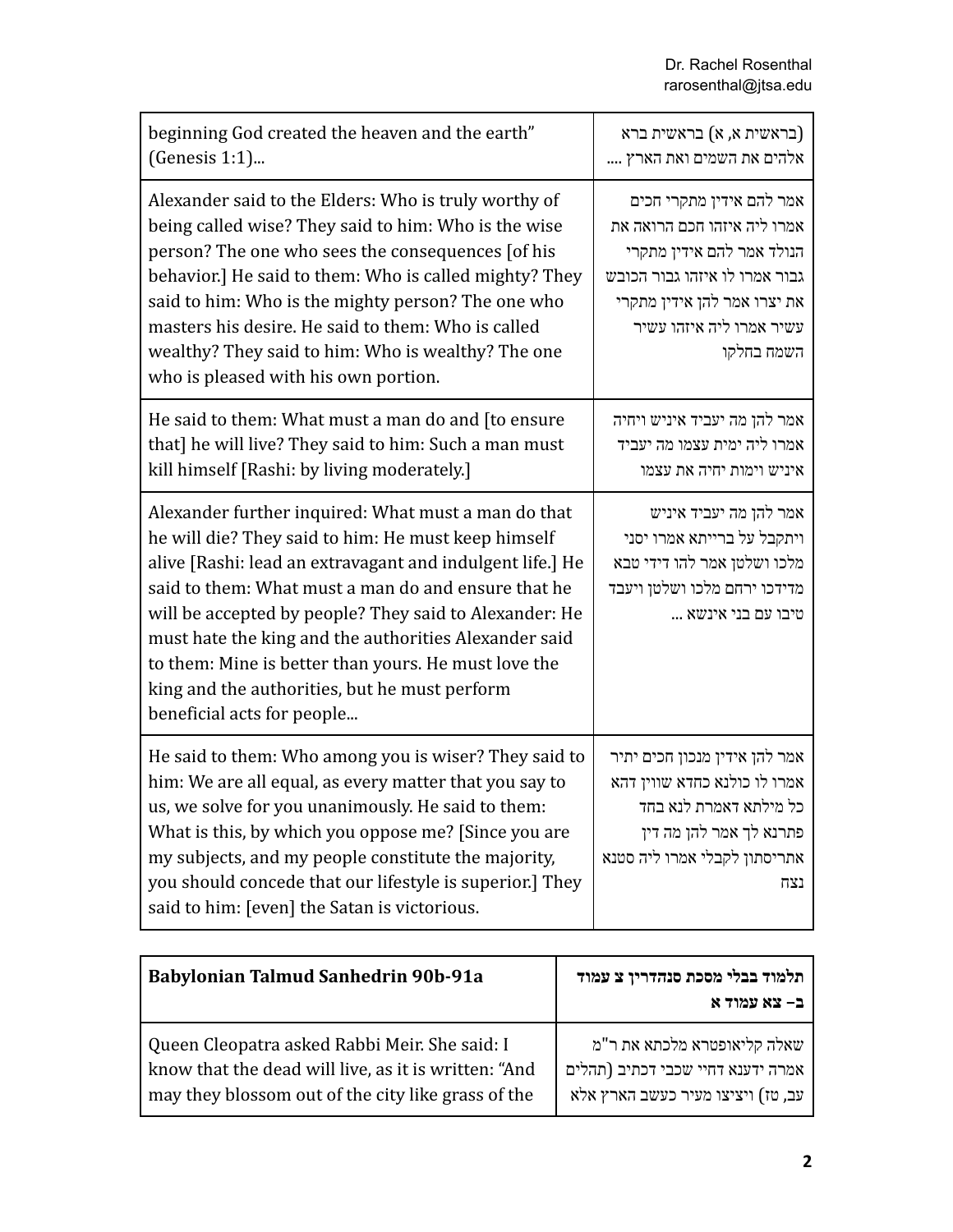| earth" (Psalms 72:16). But when they arise, will<br>they arise naked or will they arise with their<br>garments? Rabbi Meir said to her: An a fortiori<br>from wheat. If wheat, which is buried naked,<br>emerges with several garments of chaff, all the<br>more so will the righteous, who are buried with<br>their garments [arise with their garments.]                                                                                                            | כשהן עומדין עומדין ערומין או<br>בלבושיהן עומדין אמר לה ק"ו מחיטה<br>ומה חיטה שנקברה ערומה יוצאה בכמה<br>לבושיהן צדיקים שנקברים בלבושיהן על<br>אחת כמה וכמה                    |
|-----------------------------------------------------------------------------------------------------------------------------------------------------------------------------------------------------------------------------------------------------------------------------------------------------------------------------------------------------------------------------------------------------------------------------------------------------------------------|-------------------------------------------------------------------------------------------------------------------------------------------------------------------------------|
| The Roman emperor said to Rabban Gamliel: You<br>say that the dead will live. Aren't they dust? And<br>does dust come to life?                                                                                                                                                                                                                                                                                                                                        | א"ל קיסר לרבן גמליאל אמריתו<br>דשכבי חיי הא הוו עפרא ועפרא מי קא<br>חיי                                                                                                       |
| His daughter said [to Rabban Gamliel]: Leave him,<br>and I will respond to him: There are two<br>craftsmen in our city; one fashions vessels from<br>water, and one fashions vessels from mortar.<br>Which is more noteworthy? The emperor said to<br>her: It is that craftsman that fashions vessels from<br>water. His daughter said to him: If he fashions a<br>vessel from the water, all the more so is it not<br>clear that he can fashion vessels from mortar? | אמרה ליה ברתיה שבקיה ואנא מהדרנא<br>ליה שני יוצרים יש בעירנו אחד יוצר<br>מן המים ואחד יוצר מן הטיט איזה מהן<br>משובה א"ל זה שיוצר מן המים א"ל מן<br>המים צר מן הטיט לא כל שכן |

| Babylonian Talmud Moed Katan 25a-25b                                                                                                                                                                                                                                                                                                    | תלמוד בבלי מסכת מועד קטן כה<br>עמוד א-ב                                                                                                                                                                               |
|-----------------------------------------------------------------------------------------------------------------------------------------------------------------------------------------------------------------------------------------------------------------------------------------------------------------------------------------|-----------------------------------------------------------------------------------------------------------------------------------------------------------------------------------------------------------------------|
| When Rabba bar Huna and Rav Hamnuna died, they<br>took them both up there, to Eretz Yisrael.                                                                                                                                                                                                                                            | כִּי נָח נַפְשֵׁיהּ דְרַבָּה בַּר הוּנָא וְרַב<br>הַמְנוּנַא אַסְקוּנְהוּ לְהָתָם                                                                                                                                     |
| When they reached a bridge, the camels stood [and<br>would not cross the bridge.] A certain Arab said to<br>them: What is this? They said to him: The Sages are<br>showing honor to each other. It is as if one Sage is<br>saying: The Master should go first, while the other<br>Sage is saying: The Master should go and cross first. | כִּי מְטוֹ אֲגִישָׁרָא קָמוּ גַּמְלֵי אֲמַר לְהוּ<br>הַהוּא טַיַּיעָא מַאי הַאי אֲמַרוּ לֵיהּ רַבָּנַן<br>ַדְּקָא עָבְדִי יְקָרָא אַהֲדָדֵי מָר אָמַר מָר<br>נֵיעוּל בְּרֵישָׁא וּמַר אַמַר מַר נֵיעוּל<br>בִּרֵישֵׁא |
| The Arab said: By law Rabba bar Huna should go<br>first, and the camel carrying Rabba bar Huna then<br>passed first. The molars and other teeth of that<br>Arab fell out.                                                                                                                                                               | אֲמַר דִּינָא הוּא דְרַבָּה בַּר הוּנָא לֵיעוּל<br>בְּרֵישָׁא חֲלֵיף גַּמְלֵיהּ דְּרַבָּה בַּר הוּנָא<br>נְתוּר כַּכֵּיהּ וְשָׁנֵּיהּ דְהָהוּא טַיַּיעָא                                                              |